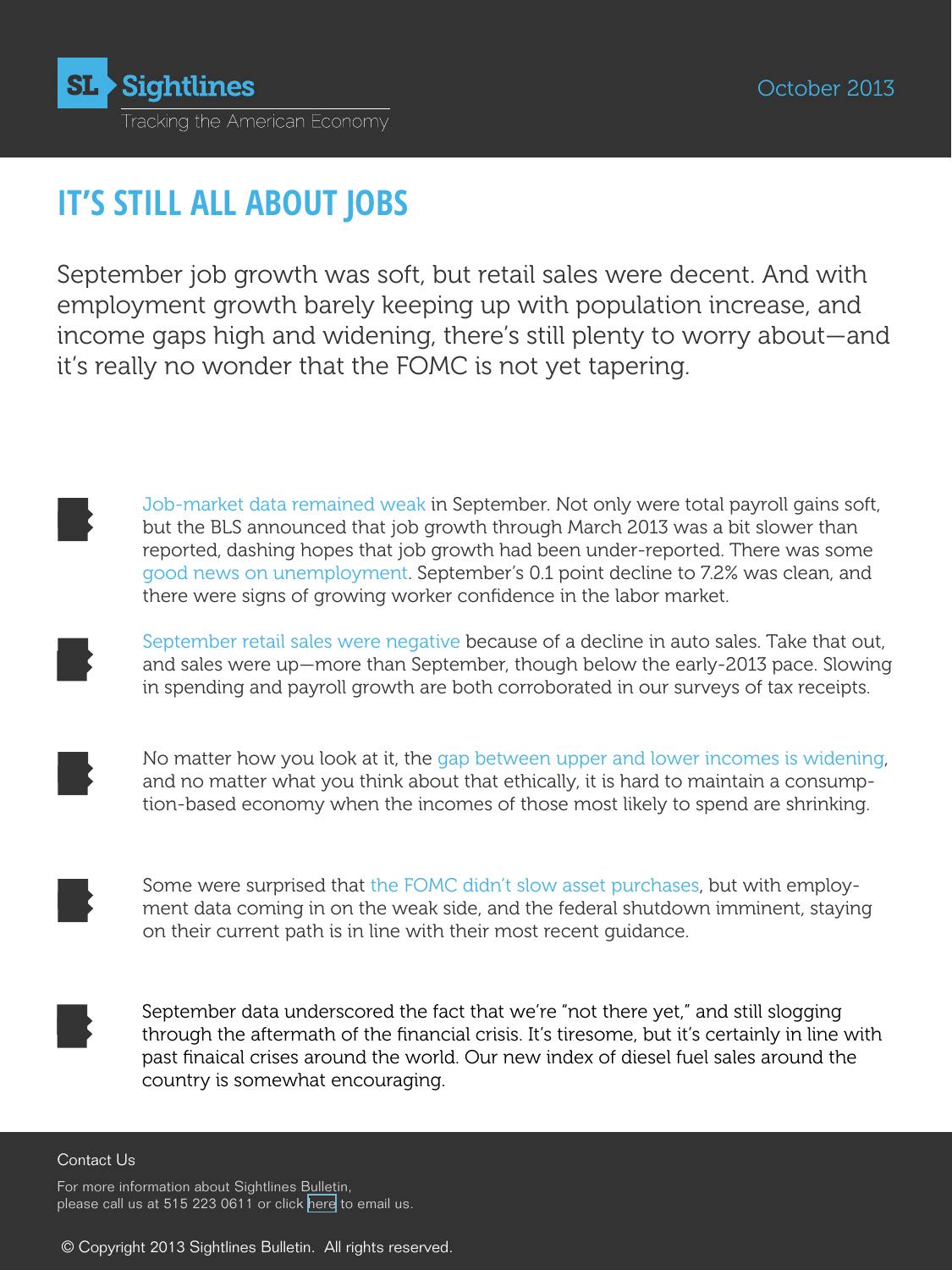

# **STAGNATION, POLARIZATION, AND CONSUMPTION**

Since this is our first issue, and since the policy-makers at the Federal Reserve have made it clear that they mean it when they say their position is dependant on underlying details in the labor market, this issue will be heavy on analysis of those details. We've sorted through a lot of data in order to highlight what we think is important in a coherent, if still mostly discouraging, story.

September was another grinding month in job-data world. The data for the month totaled out on the weaker side, once you take out computer-related fluctuations in weekly jobless claims, and job detail for the month of September showed a notable slowdown in momentum. The total gain in non-farm employment for the month, 148,000, was 18,000 below the average of the previous five months, and 60,000 below the average of the six months before that.

Our contacts in Midwestern manufacturing states continue to report solid growth in withheld tax receipts, broken out to isolate receipts coming from manufacturing itself when possible, and the goods producing sector was broadly positive in the official report on employment in establishments around the country. Manufacturing was up 2,000 (with durables up 9,000, and nondurables down 7,000). mining and logging up 4,000; construction, up 20,000 (with all subsectors up, though nonresidential was stronger than residential).

Private services were up 100,000, about 40% below its average over the last year. Wholesale trade rose a healthy 16,000; retail, +21,000 (a third below its average over the last year); transportation and warehousing, +23,000 (almost five times its recent average). Information rose 4,000, led by recently volatile motion-picture employment. Professional and business services rose 32,000

(two-thirds of it from temps); and education and health, +14,000 (all of it from health care, which was half its recent average).

In the red were financial activities, off 2,000, and the previously mighty leisure and hospitality, off 13,000 (though the birth/death model (see text box p. 8) subtracted an unusually large 42,000 from the subsector). While state and local government were positive, federal employment was off 7,000, in line with its average over the last year. Federal civilian employment, off 3.1% over the last year, is now a hair under 2% of total employment - very close to an all-time low, and less than half its 1950s average.

Diffusion indexes, which measure the breadth of hiring, were little changed, except for the six-month index, which was down 3.2 percentage points from August. All are below their 2012 averages, and well below their 1995-2000 averages, indicating we remain in a narrow channel when it comes to hiring.

The average workweek was unchanged at 34.5 hours (where it's been for 11 of the last 21 months); both manufacturing and services hours were unchanged. The service week has been 33.3 hours for 15 of the last 21 months. Average hourly earnings were up 0.1%, and its three-month moving average was also 0.1%. Aggregate payrolls were up just 0.3%.

The Household Survey, derived from a series of interviews with individual households, performed pretty much in line with its establishment counterpart. Total employment was up 133,000 - though down 195,000 when adjusted to match the establishment concept. The adjusted household figure is very volatile from month to month, but its yearly gain is now 1.4%, compared with 1.7% for the establishment survey - a reversal of the re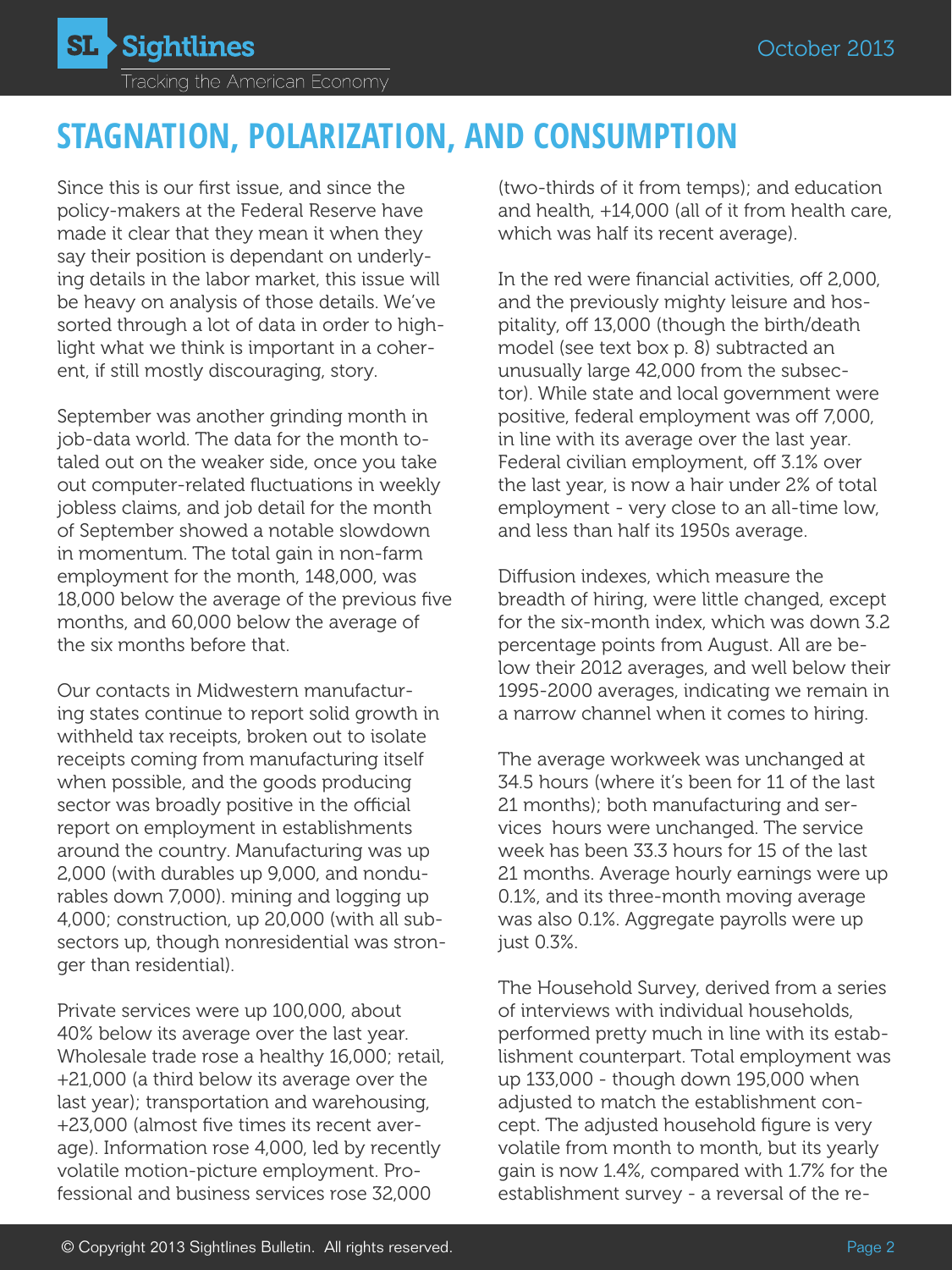Tracking the American Economy

**SL > Sightlines** 



cent trend in which the adjusted household gain was slightly ahead of the establishment survey. (This is good news: researchers at the National Bureau of Economic Research (NBER) have shown that the Household Survey tends to run ahead of its Establishment counterpart when the economy is weakening—see below). The participation rate and the employment/population ratio were both unchanged; the participation rate is actually 0.5 point lower than its 2012 average, while the EPR is the same as last year's average. This is, of course, not what one wants to see in an expansion.

We're all scouring the data to find information on the effects of recent health care legislation, and the place to look is part-time employment detail. The number working part-time in September fell by 164,000, though those on short hours for economic reasons was up 75,000. But that was entirely because of those reporting "slack work or business conditions"; those only capable of finding part-time work was down. And the number working full time was up a very strong 691,000. All these household numbers are volatile, and its reckless to draw any conclusions from one-month movements, but analysts blaming Obamacare for the weakness in overall employment would have a hard time finding support in those figures.

#### **Withheld tax receipts weak**

The labor market is healing, but progress is ragged and slow. That raggedness is captured by monthly fluctuations, and now a slowing, in monthly withheld tax collections



Philippa Dunne, Doug Henwood, Mike Lipsman, co-editors 255 South 41st Street, Unit 150 West Des Moines, Iowa 50265 [www.sightlinesbulletin.com](www.sightlines.com) info@sightlinesbulletin.com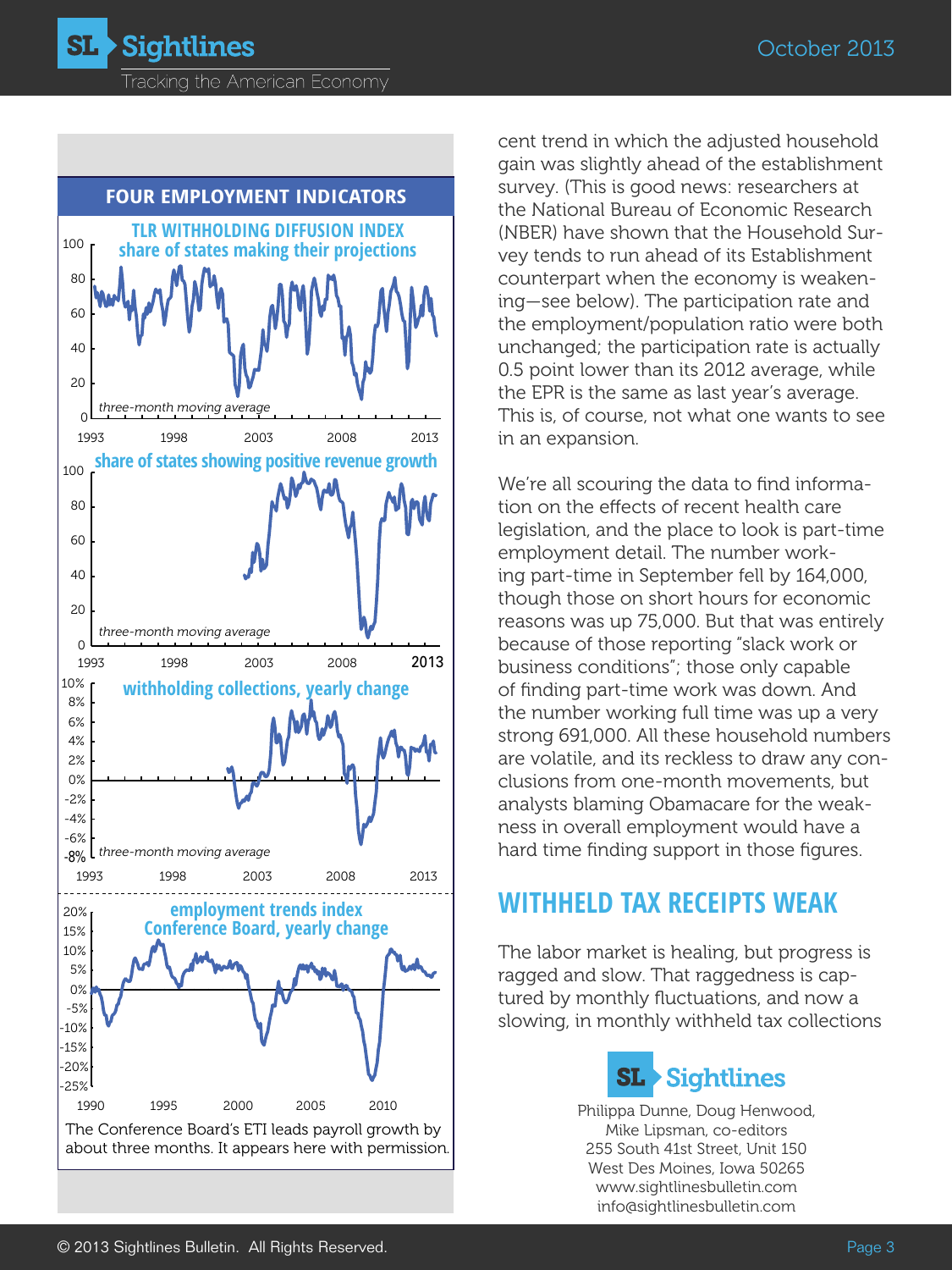Tracking the American Economy



at the state level. As our longer term readers know, we survey states around the country to determine how their actual collected tax receipts compare to their forecasts, and to their collections a year earlier. In September, 43% of the states in our survey met or exceeded their forecasted withheld tax collections, down from August's downwardly revised 48%. Since July our index has been unusually stable, hovering around a weak 50%.

The share reporting growth over the year rose to 93% from August's 76%, and is in line with both June and July, and the average rate of change rose to 2.9% from August's weak 0.7%. We were averaging around 3.8% through July, so this represents a real slowdown. The margin from forecast sank to -0.3%, from August's +0.2%, and has had a volatile year.

## **Benchmark: estimates meet reality**

 The Bureau of Labor Statistics released their preliminary benchmark adjustment at the end of September. When people don't like what they see in the Establishment Survey, or Non-Farm Payroll, they run for the far more volatile Household Survey, but that's never a good idea, for two central reasons. First, as noted above, NBER has demonstrated that relative strength in the Household Survey is counter-cyclical: when the economy is weakening and solid jobs are becoming scarce people move into selfemployment, which inflates the Household Survey relative to the Establishment Survey.

And second, the Household Survey is never benchmarked to a more definitive source, so we can never know how accurate it is. On the other hand, every year the BLS effectively replaces their monthly estimates of estab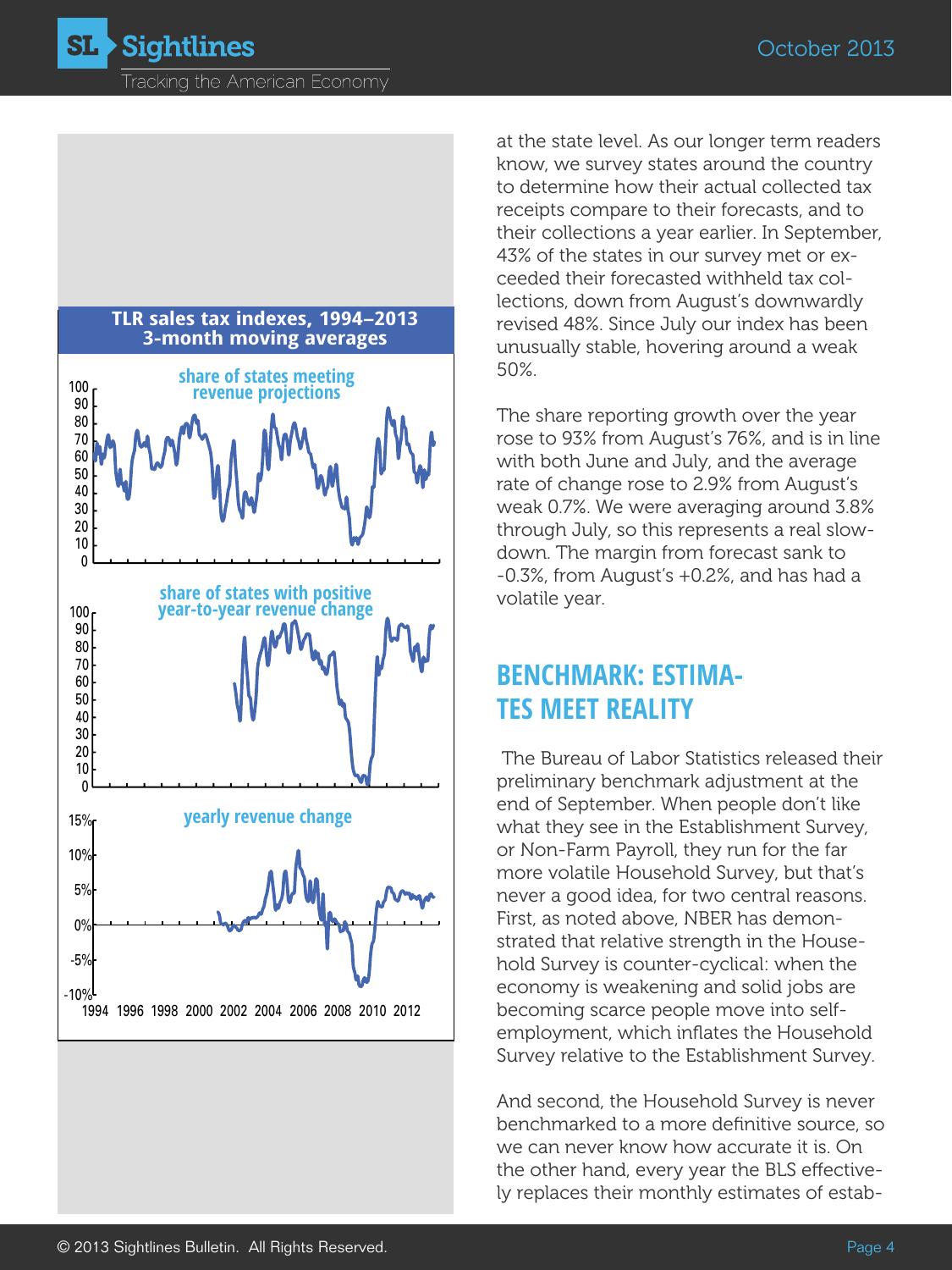lishment employment with hard data from unemployment insurance tax records, which cover close to the entire non-farm universe, non-agricultural workers drawing paychecks.

The official benchmark takes place in February with the release of January data, at which time the BLS computes the number of jobs they added in error or missed for the 12 months ending in March, and adjust the March level to reflect their new findings. In February 2014 we'll have the official information through March 2013, but the preliminary and the official benchmark have never been far apart.

Given the job the BLS is mandated to do, it's remarkable that the annual benchmark revisions of the last 10 years have averaged +/-0.3% of total employment, which works out to about 340,000-400,000 jobs at current levels. You hear a lot of complaining about the statisticians at the BLS, but many of the loudest complainers don't understand that in a given month there are millions of hires, separations, and jobs standing open: in August, for example, there were 4.4 million separations, 4.5 million hires, and 3.9 million openings. So to compute the foam caused by that underlying job churn, which is no doubt what the monthly job numbers are, and miss by an average of 33,000 a month is not too shabby.

The preliminary benchmark revision for March 2013 is +0.3%, right in line with the average. But there's a very important technical note: the BLS reclassified approximately 469,000 home healthcare workers from Private Household workers into the Education and Health sector, or from beyond the scope of the survey to safely within. Without this non-economic change, the benchmark would have been an unusually small, but negative, 124,000. So the BLS has not been missing job creation, sad to say.

And here's some detail on another hurdle we face.

### **EMPLOYMENT/POP RATIO'S TORPOR**

The Bureau of Labor Statistics publishes six unemployment rates each month, the U-1, the least inclusive, which includes only those unemployed for 15 weeks or longer, up to U-6, which includes discouraged workers, marginally attached workers, and those working part-time involuntarily. The U-3 is the "official" unemployment rate focused on in the media: one has to be looking for a job to be included in this series. (Since monetary policy-makers use the U-3 to gauge wage pressure, that makes sense.) In order to correctly assess changes in the U-3 unemployment rate, one must look at the Participation Rate, another BLS series that tells us what percentage of the population is working, or looking for a job. If U-3 falls because the unemployed drop out of the force, that's what's known as a "bad" decrease in unemployment, and if it rises because people joined the labor force, that's a "good" increase in unemployment, often characteristic of nascent recoveries.

For these reasons, Federal Reserve Chairman Ben Bernanke has often commented that the unemployment rate itself is not giving an accurate picture of the labor market these days, an idea underscored by the FOMC's recent decision to leave their current accommodative policy in place, we might add.

Nonetheless, you often hear these days that many of the workers currently sitting on the fence have withdrawn from the labor force to take care of aging relatives, or stay in school to improve their skills, and if we put them in brackets, then the alternative measures of employment look more normal. Part of this argument often includes the idea that currently idled workers have effectively taken early retirement and will never work again.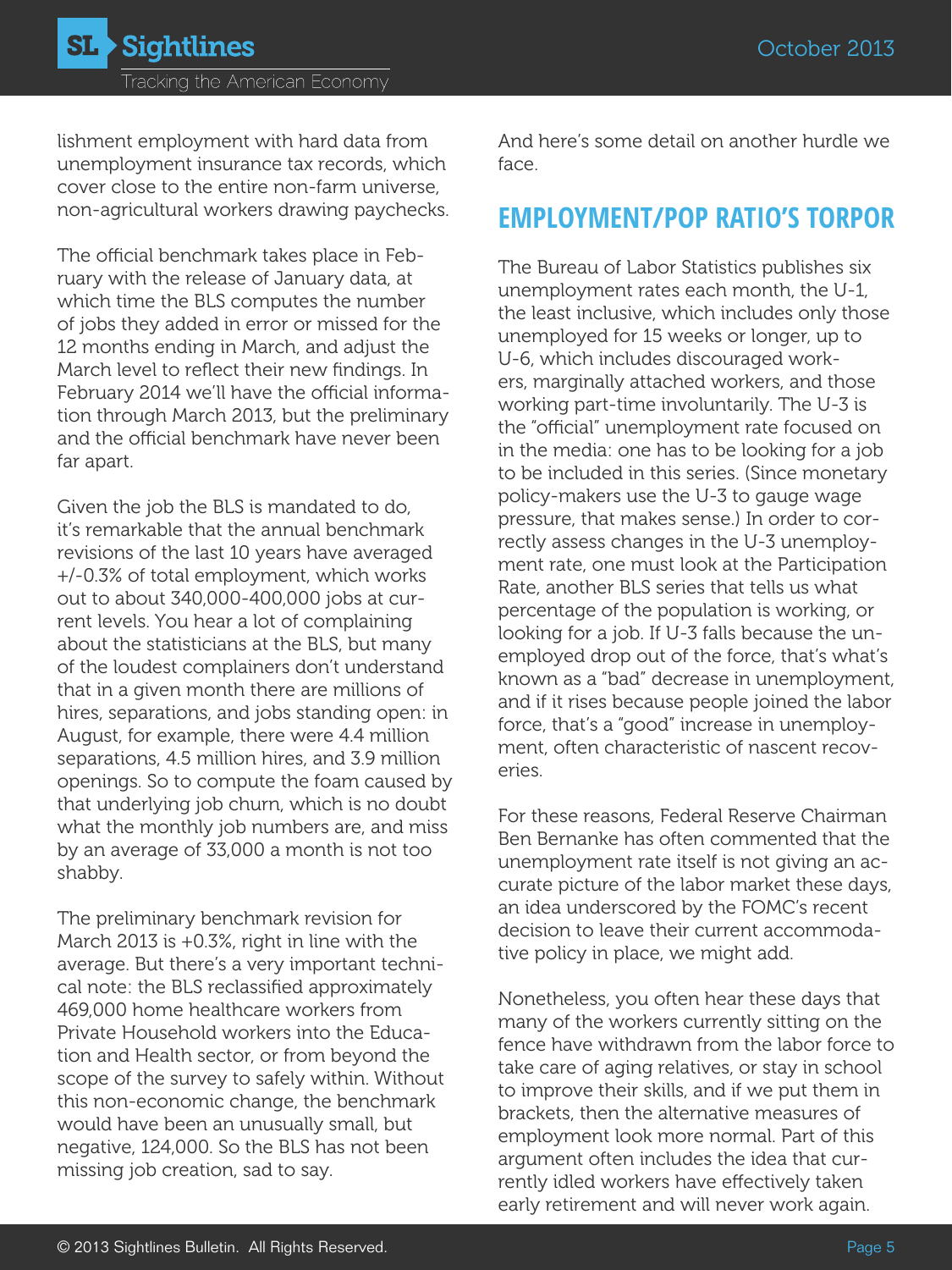**Sightlines** SL )





We'd better hope that's not true. Contrary to popular wisdom, the decline in both the labor force participation rate (LFPR), and the employment/population ratio (EPR) are largely due to withdrawal of young and prime age workers. Official projections published over the last few years for a decline in the participation rate were posited on baby boomers retiring, but currently the only cohort increasing their presence in the labor force are those 55 years old and older. As the graph on the bottom of the left column shows, had the population remained at 2001's age composition, the EPR wouldn't have declined as much as it has, but it still would have declined.

We're focusing on the Employment/Population Ratio here because it's a clean measure of the number of people working, broken out by age. The graph at top left shows that the EPR for all ages is back at 1977 levels. The EPR has been in a long downtrend for men, with a steep drop during the Great Recession, with a modest recovery since. For women, the long uptrend in the EPR peaked in 2000 and has been working its way lower since. It's actually fallen a hair since employment troughed in February 2010.

There's a great variation in performance by age group in the EPR, though. As the graph on p. 7 shows, younger cohorts have been hammered, whether you take the all-time EPR peak in 2000 as your base, or the pre-Great Recession high as your base. Teens have fared the worst, but those aged 20–34 have done quite poorly too. Older cohorts have done much better, with the over-55 set's EPR actually exceeding 2000's. Many studies correlate under- and un-employment among younger workers with long-term problems, including lower wage rates for life, and loss of skills gained in college, at major expense. Investors who specialize in real estate tend to be much more aware of these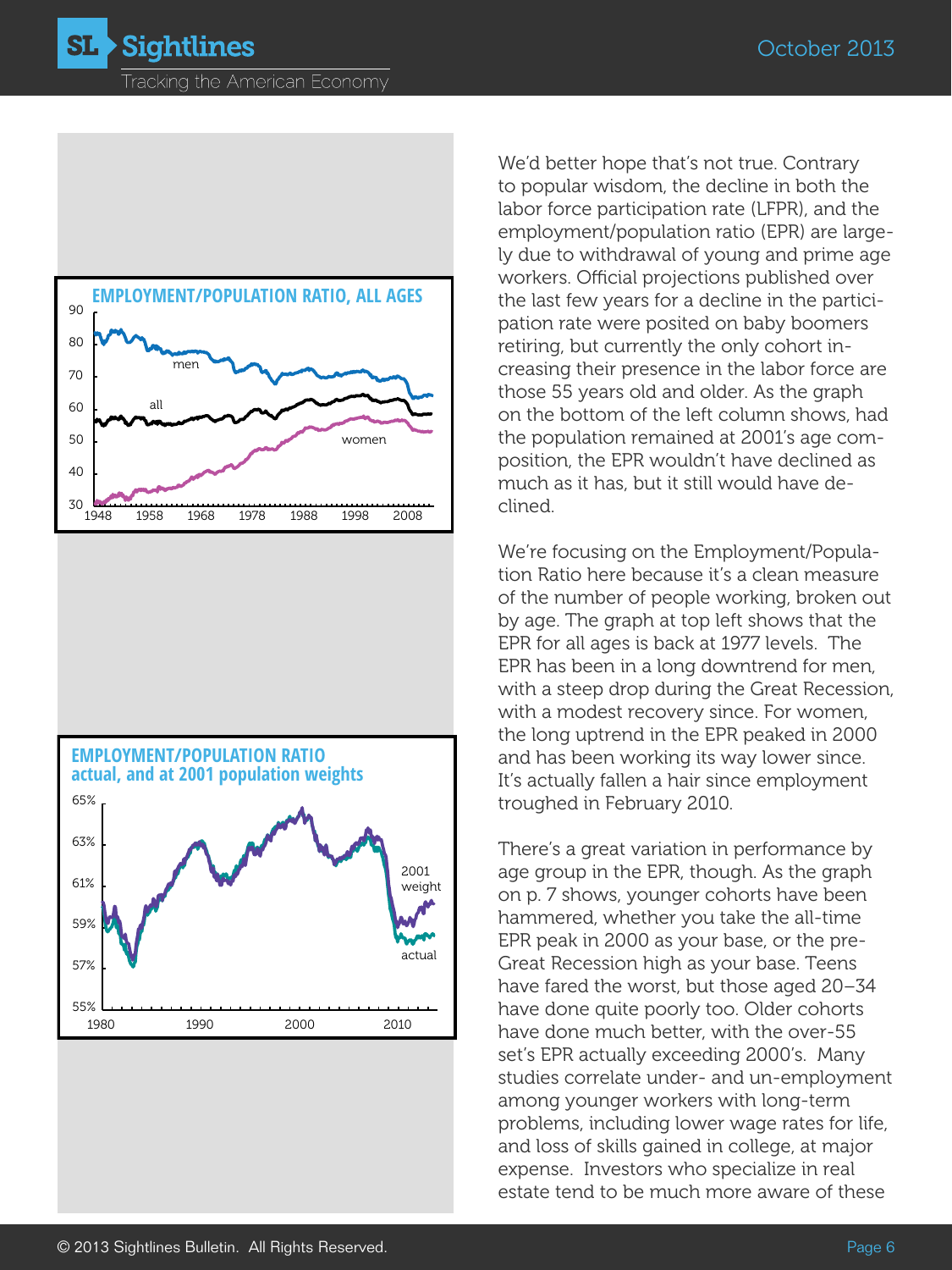Tracking the American Economy



issues than generalists because of the negative impact on household formation, as evidenced by recent increases in multi-generational households. (Recent college grads are probably the least likely group to want to live with their parents, so the economy is surely to blame.) Household formation is a major driver of our economy, and the decline in the work force is something we need to realign, not explain away. All this also means, of course, that there are a lot of experienced workers out there waiting to get back in the labor force.

#### **RETAIL AND SALES TAXES**

The monthly Advance Retail Sales report is extremely noisy—sometimes your best guess is a change in direction from the prior month, and there was some of that in August. A 2.2% decline in auto sales pulled the monthly total below zero, but stripping out auto sales produced a 0.4% gain.(Gas was flat, so no need to remove its effect.)

The relationship between state sales tax receipts and withheld receipts has been keeping revenue officials awake at night since 2005. During the housing boom we heard from our contacts around the country that sales tax receipts were consistently running ahead of withheld tax receipts—what are they spending?—and that could not be sustained, as indeed it was not. After the recession, withheld tax receipts did relatively better than sales tax receipts, but both were making record lows. In 2011/12 sales receipts were again picking up relative to withheld receipts, which caused some concern, but then withheld taxes got a big boost from accelerated bonus payments spurred by concerns about tax hikes at the turn of the year. Now sales receipts are running ahead of withheld receipts. Monthly data are erratic, so we'll be watching this, but the ongoing weakening in retail spending as measured by over-the-year growth rates is not surprising.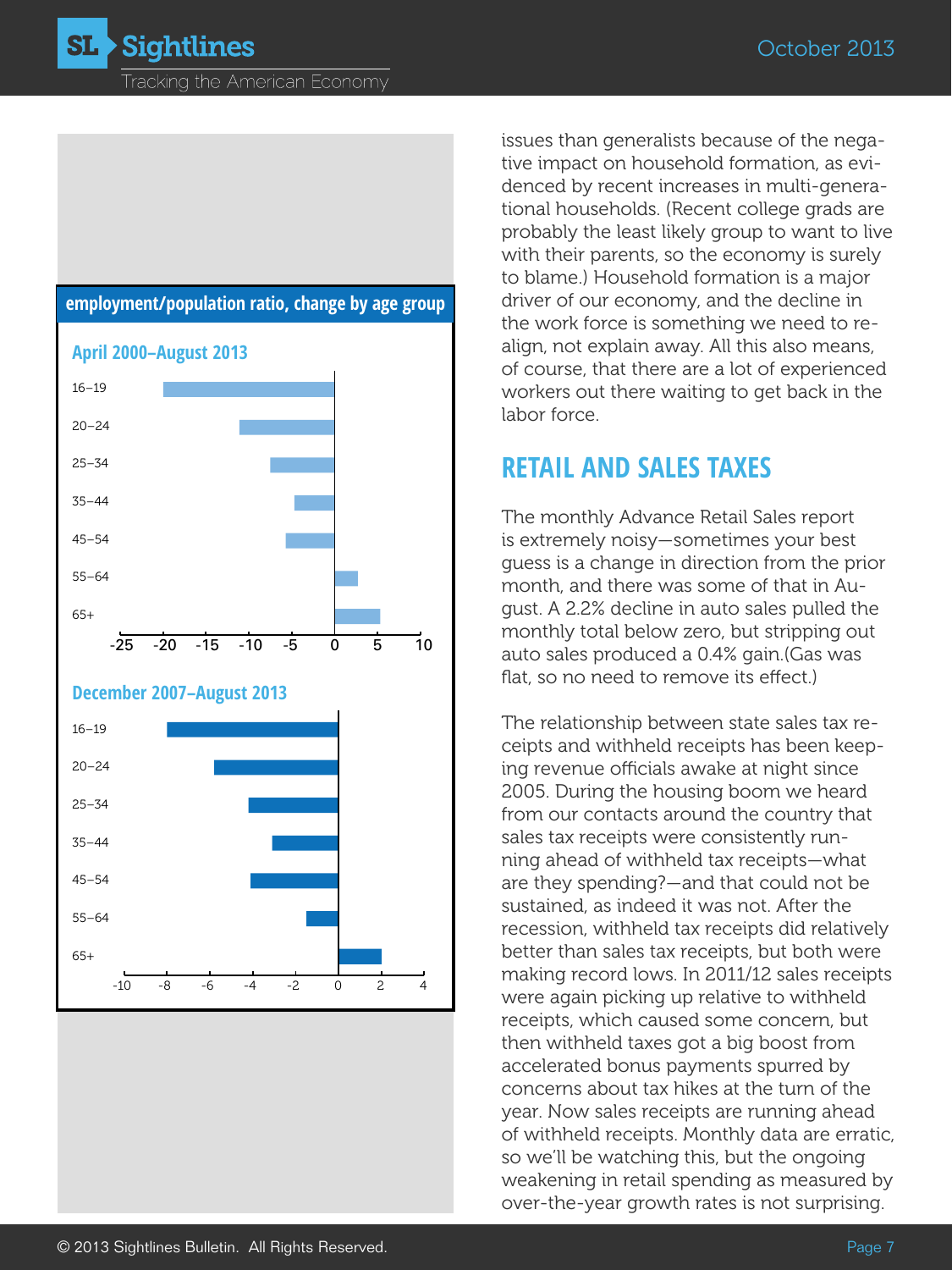# **The maligned BiRth/Death model**

There are a number of bloggers and reporters who make their livings unearthing nefarious activity at the government data houses. We want it to be clear that we are not among them: most of the accusations depend on data collection weaknesses the statisticians themselves discuss openly. We follow the same aberrations closely, but with the intention of providing a better understanding of what the various official stats are telling us, not to point fingers.

The Bureau of Labor Statistics takes a number of measures to smooth out monthly gyrations in the data it collects, and among the most maligned and misunderstood is the birth death model. The bulk of job creation comes from young, although not necessarily small, firms, and it takes those firms a while to work their way into the monthly surveys of employment. The BLS statisticians take 2 steps to impute jobs at those businesses: first they use the number of businesses that did not respond to their survey to calculate how many jobs were created at new businesses that arose to take their place, and they add in a smaller correction based on a standard error in their own series.

The Great Recession broke down the relationship between business deaths and births, leading to an unusually large downward benchmark revision, but outside that period the relationship has been remarkably stable through expansions and contractions, and the birth/death model has done a reliable, if not perfect, job of adjusting for firms too young to be in the survey.

And if the BLS didn't employ their model, their data would be largely worthless: we'd all be trying to build our own B/D model.

Especially considering the most recent updates from economists Thomas Piketty and Emmanuel Saez, who report that real incomes of the bottom 99% of the population grew by just 1% in 2012, compared with a gain of almost 20% for the top 1%. That top 1% claimed 95% of all the income gains between 2009 and 2012. That figure may be inflated by the taking of capital gains in 2012 to avoid a feared 2013 tax increase, but still, the skew is amazing. Whatever you think of it ethically or politically, it does make you wonder how a mass consumption economy can be sustained on such numbers.

# **Putting it all together**

We're now 5 years out from the onset of the financial crisis, and tiresome as the slow pace of recovery is, we're still well in line with historical patterns following these nasty animals. In fact, even at current levels employment is doing a bit better than average. We're not sure what it is going to take to get hiring moving again, but one would guess we'd need clear indicators that demand is picking up, and we don't have those yet. We have some tentative signals that worker confidence is moving in the right direction, with a long way to go, that credit is loosening up a bit, as well as some anecdotal evidence that would-be entrepreneurs are willing to take the risk of starting or expanding their businesses.

The FOMC is unlikely to do anything until they see sturdier signs of job creation. And they are in a real bind. We've been losing manufacturing jobs for decades, and the trend accelerated in 2000, well before the crisis. Job multipliers are much higher in manufacturing than in other sectors, so the loss of manufacturing jobs makes job creation trickier than it was in the past, especially with consumers buying goods produced outside the country with the fruits of easy money.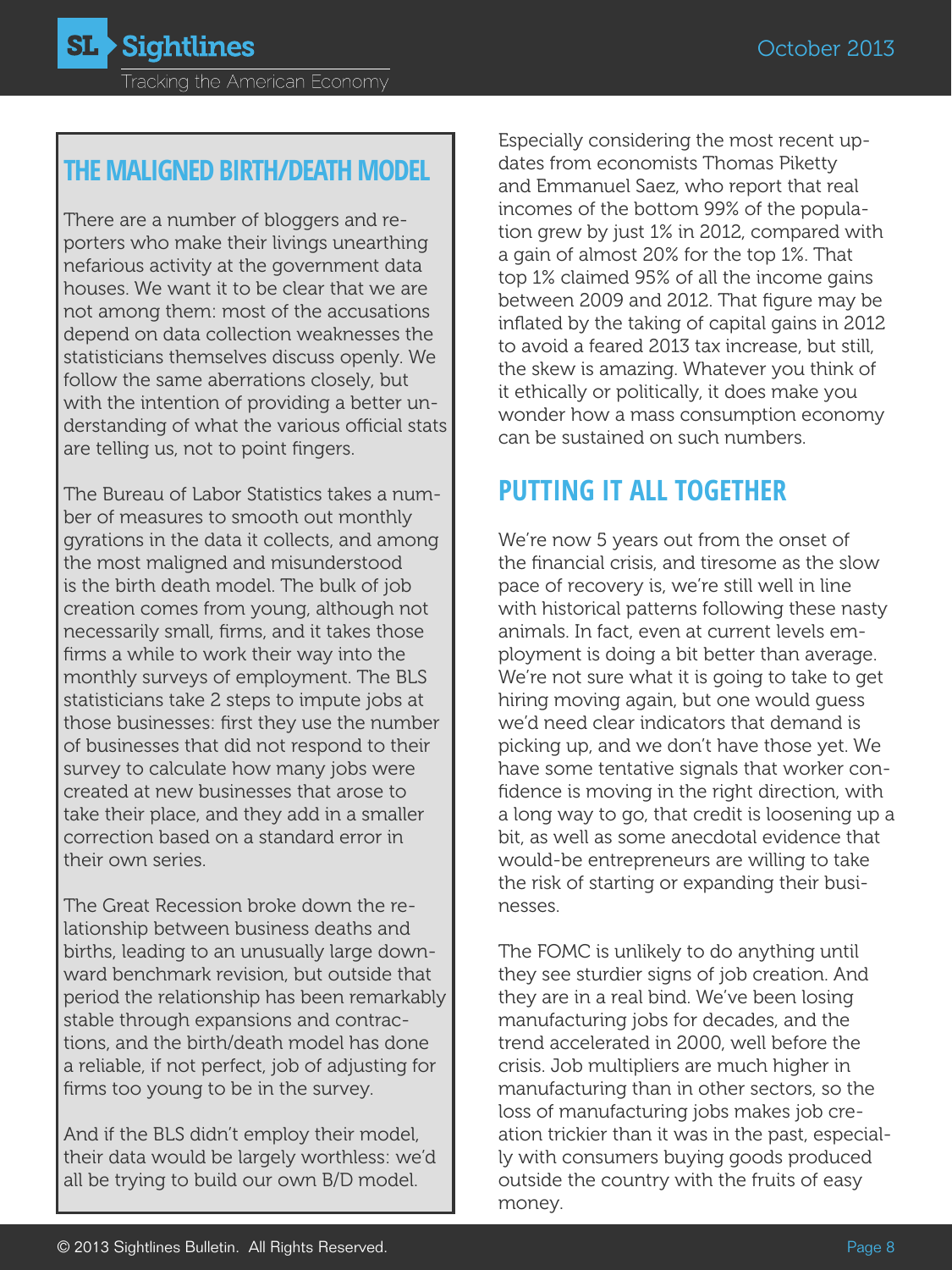# **FINANCIAL INDICATORS**



While interest rates at the long end—anything longer than two years, basically—have certainly risen since the Fed started talking taper, they remain extraordinarily low.

The yield curve shifted modestly upward between October 2012 and July 2013—and more dramatically so in the subsequent three months. But despite that, the whole curve, especially the short end, is still markedly below where it was before the recession hit in December 2007.

And, in historical context, long-term rates remain extraordinarily low. In fact, since our graph only begins in 1980, you can't tell that (excluding the latest cycle) you'd have to go back to 1954 to find 10-year Treasuries as low as they were in October, even after the taper tremors drove them off their April lows.

Risk premia are at the low end of their historical range (though that's a history that only goes back to 1997). The recovery from the panic highs of 2008 and 2009 has been very dramatic. Corporate yields bucked the rising Treasury trend, and in October, interest rates on A-rated bonds were just 0.1 point above 10-year Treasuries, well below the series average of 1.1 point. High-yield bonds were yielding just 3.4 point more than 10-year Treasuries in October, down a point from earlier in the year, and 2 points below their long-term average. Is this maybe just a bit complacent?

The U.S. dollar indexes have remained remarkably stable for nearly a decade, despite all the financial and real gyrations over the period. The broad dollar index, which includes all important trading partners, is up 1.4% since December 2007; the major currencies index, which covers only liquid, traded ones, is up 1.9%.